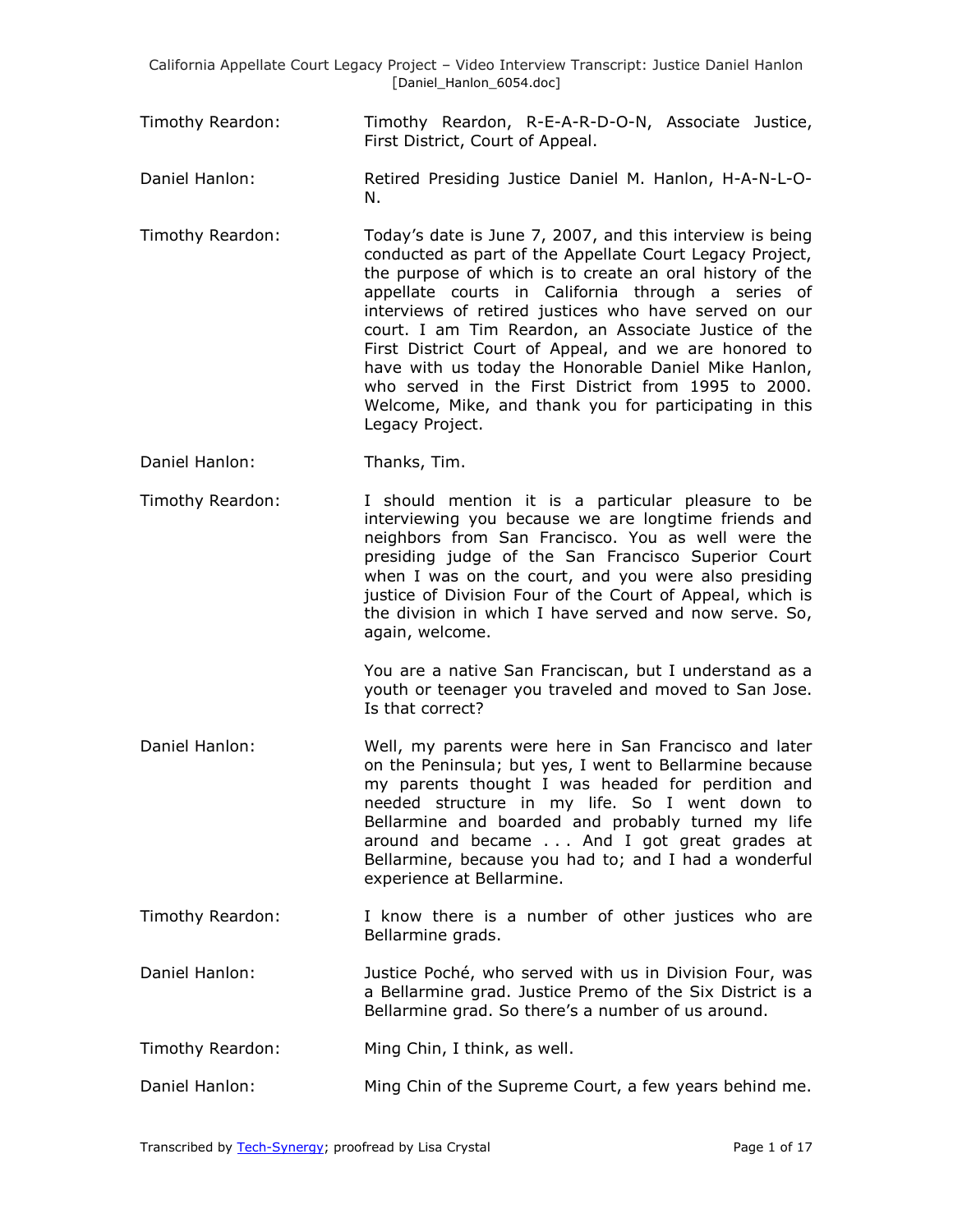- Timothy Reardon: Now, when you graduated from Bellarmine, you entered the University of San Francisco and you received your B.A. degree in 1962 and then your J.D. degree from USF Law School. Maybe you can explain how that all worked?
- Daniel Hanlon: You mean, two years later I got my J.D. degree. Yes, after high school I entered the Society of Jesus, the Jesuits, and I was in the Jesuits for a little over four years. When I came out I went to undergraduate school at the University of San Francisco. I really, after one year there, I had all but about six to eight credits remaining; and Father Smythe, the dean of the liberal arts college, allowed me to go to night school at the undergraduate school in my first year of law school during the day, and Dean Walsh of the law school allowed me to do that. So for my first year I was in a dark tunnel, but I got through it. *[laughing]*

Timothy Reardon: *[Laughing]* Per se, you were a full-time student.

Daniel Hanlon: Exactly.

Timothy Reardon: What, Mike, influenced you to seek a career in the law?

Daniel Hanlon: Well, when I was finishing up at USF with my background in the Jesuits, my degree was in philosophy, because I had so many credits in philosophy, just didn't have to worry about it. But there's not much you can do with a degree in philosophy unless you're going to teach it. And so I had had a great-uncle who had been a judge in Santa Clara County, my mother's uncle. And I had a great-uncle here in San Francisco, my father's uncle, who had been an outstanding lawyer, and I used to hear about him. I read . . . there's a scrapbook we have of all my uncle's cases here in San Francisco; he was a highprofile lawyer. And so I got inspired and decided to do that and my father encouraged me.

Timothy Reardon: Great, so you had that family connection with the law.

Daniel Hanlon: Exactly.

Timothy Reardon: Now you were . . . so you graduated and got your J.D. degree in '64, admitted to practice in '65, but your legal career was interrupted by the Vietnam War. Could you tell us a little bit about your military service?

## $(00:04:48)$

Daniel Hanlon: Yes, I was getting drafted out of law school. And in those years, because I was older, having been in the seminary, so they thought I'd better get my military service in, so I went in the Marine Reserves. I didn't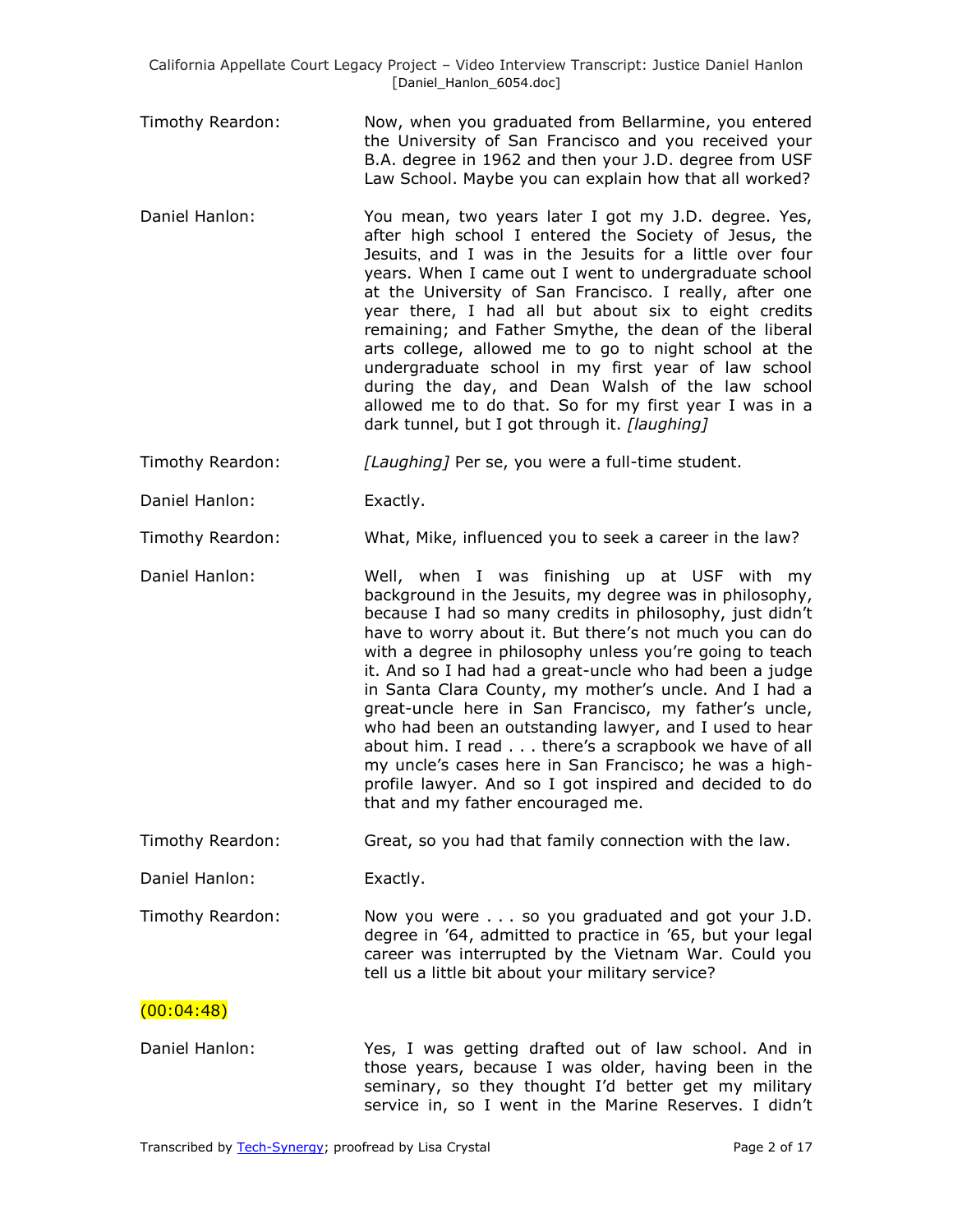want to do ROTC—I was a little ahead of that program and I got my commission in the Marine Corps while I was in law school. I was spending my summers back in Quantico, and then right after I finished law school I was required to go on active duty for three years. I first went on active duty . . . we hadn't really . . . that was 1964; war hadn't stepped up. It wasn't until August of '65 that I was back then at Newport, Rhode Island, Naval Justice School; President Johnson then began stepping up the war.

And the day after he made that fateful announcement that we were sending the Third Marine Division to the Tonkin Gulf and the First Marine Division Reserve, I was sent to the First Marine Division. So I served as a legal officer first to a general who had a reinforced regiment, the Fifth Marine Regiment; I was his legal officer. And then after I was in the country for about three months, I went back and was with division headquarters doing, basically prosecuting, criminal cases.

Timothy Reardon: Did you defend as well or—

- Daniel Hanlon: I did some defense. I started off with defense. What happens is, once you get your teeth cut, then they move you over to the prosecution side so the prosecutors are experienced. Interesting way the military justice system works. *[laughing]*
- Timothy Reardon: Well, having served in the Marines and being involved in the legal end of the thing, did you feel this service in the Marines in any way helped in the development of your own professional career?
- Daniel Hanlon: Oh, it does. I mean there's nothing . . . I have to tell you that going to Vietnam and being trained by the Marines, you develop a lot of self-discipline, you develop leadership qualities that . . . they emphasize that. We had a unique position in those early days. I prosecuted a capital case—actually 14 defendants within the period of five weeks—for which I was nominated for the Navy Commendation Medal, because we had to go into the bush and get the witnesses and so on. It was a very terrible case of multiple rapes and killings, almost like a My Lai incident. So that did help form my career.
- Timothy Reardon: How old were you then?
- Daniel Hanlon: Let's see. I was about 27. When I came back from Vietnam I celebrated my 30th birthday, I remember that.
- Timothy Reardon: All right.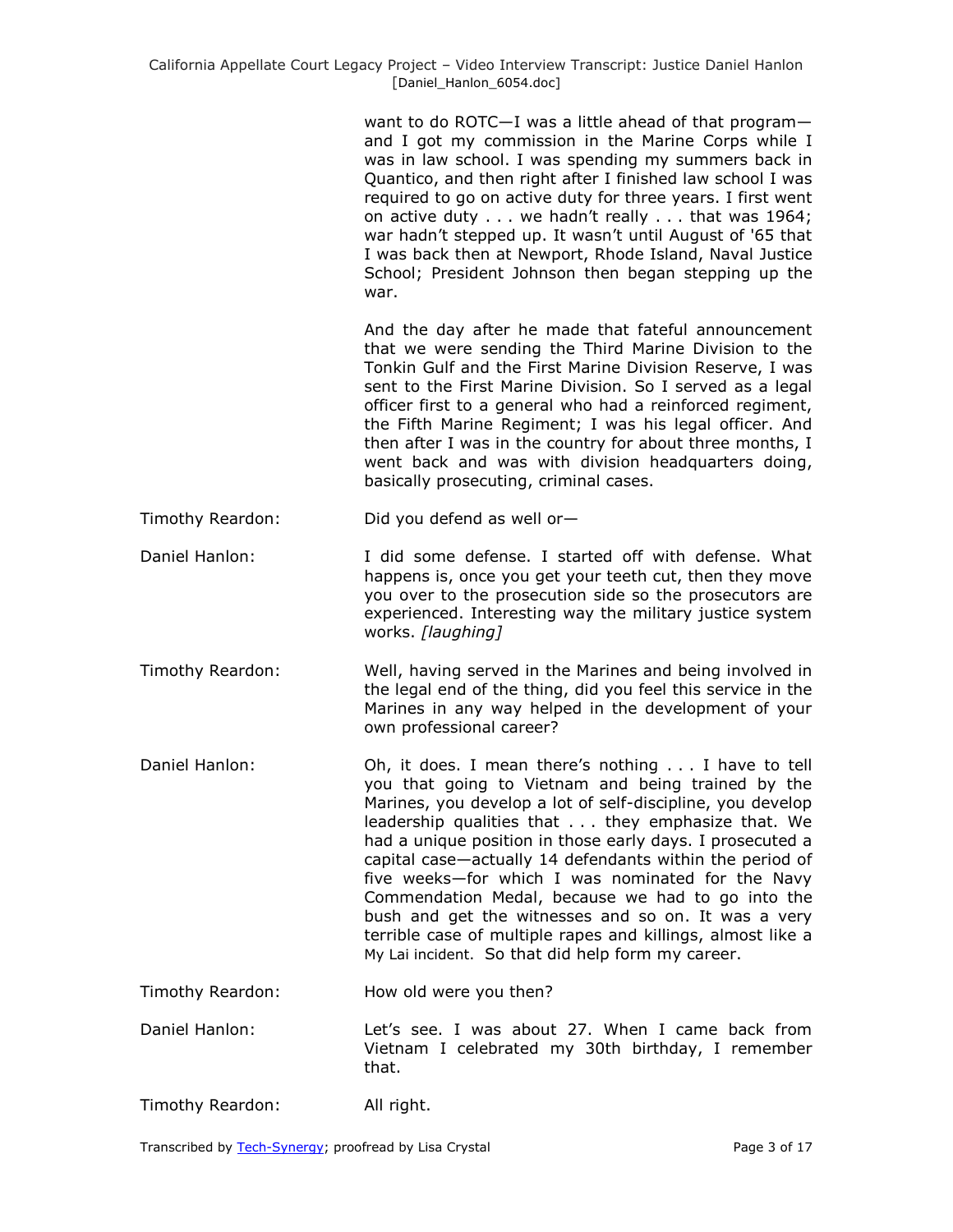| Daniel Hanlon:   | I thought, "I'm 30 and alive." [laughing]                                                                                                                                                                                                                                                                                                                                                                                                                                                                                                                                                                                                                                                                                                                                                                                                         |
|------------------|---------------------------------------------------------------------------------------------------------------------------------------------------------------------------------------------------------------------------------------------------------------------------------------------------------------------------------------------------------------------------------------------------------------------------------------------------------------------------------------------------------------------------------------------------------------------------------------------------------------------------------------------------------------------------------------------------------------------------------------------------------------------------------------------------------------------------------------------------|
| Timothy Reardon: | You were pretty young, handling some heavy cases,<br>obviously. Now, upon your discharge from the military<br>you joined the prestigious law firm of Hoberg, Finger, et<br>al. What type of practice did that firm have?                                                                                                                                                                                                                                                                                                                                                                                                                                                                                                                                                                                                                          |
| Daniel Hanlon:   | That was mostly a plaintiff's personal injury practice, so<br>it was all civil trial work of cases. And they put me right<br>into it. And Ingemar Hoberg was an outstanding trial<br>lawyer. John Finger at that time I was hired because<br>he was president of the State Bar at that time and they<br>needed some other people in the office. So they hired<br>two of us, Hank Carlson and myself, in the same year to<br>sort of take the void where John was spending most of<br>his time at the State Bar office.                                                                                                                                                                                                                                                                                                                            |
| Timothy Reardon: | So you got quite a little bit of litigation experience with<br>that firm.                                                                                                                                                                                                                                                                                                                                                                                                                                                                                                                                                                                                                                                                                                                                                                         |
| Daniel Hanlon:   | I did. In those days you could get into trial and do<br>superior court cases much quicker than the young<br>lawyers can today. I tried, I don't know, 25 cases to<br>verdict in the years I was there.                                                                                                                                                                                                                                                                                                                                                                                                                                                                                                                                                                                                                                            |
| Timothy Reardon: | Yeah, that's a lot different than nowadays, particularly<br>with the bigger firms. Now, your judicial career<br>commenced with your appointment by Governor Reagan<br>to the San Francisco Municipal Court in 1972. What<br>prompted you to seek a career as a judge? You were still<br>pretty young at this time.                                                                                                                                                                                                                                                                                                                                                                                                                                                                                                                                |
| Daniel Hanlon:   | years old and one of the younger<br>was<br>35<br>$\mathbf{I}$<br>appointments. John Finger had a lot to do with it. When<br>John Finger was president of the State Bar, he carried<br>the program that Ronald Reagan wanted, which was<br>called the Missouri plan, for the selection of judges. And<br>the small committees in every county that would select<br>the judges and make the recommendation to the<br>Governor It didn't fly and the voters didn't buy it<br>didn't<br>the Legislature<br>buy it. But Reagan<br>and<br>appreciated what John Finger had done for him and<br>offered him a judicial post. And John was at a point<br>where he had young children but was an older<br>gentleman, and so Ronald Reagan said to him, "Well,<br>I'm looking for young people to put on the bench that I<br>feel will have a full career." |

So this is an interesting story. I don't know; it'll probably be cut on the cutting-room floor. *[laughing]*

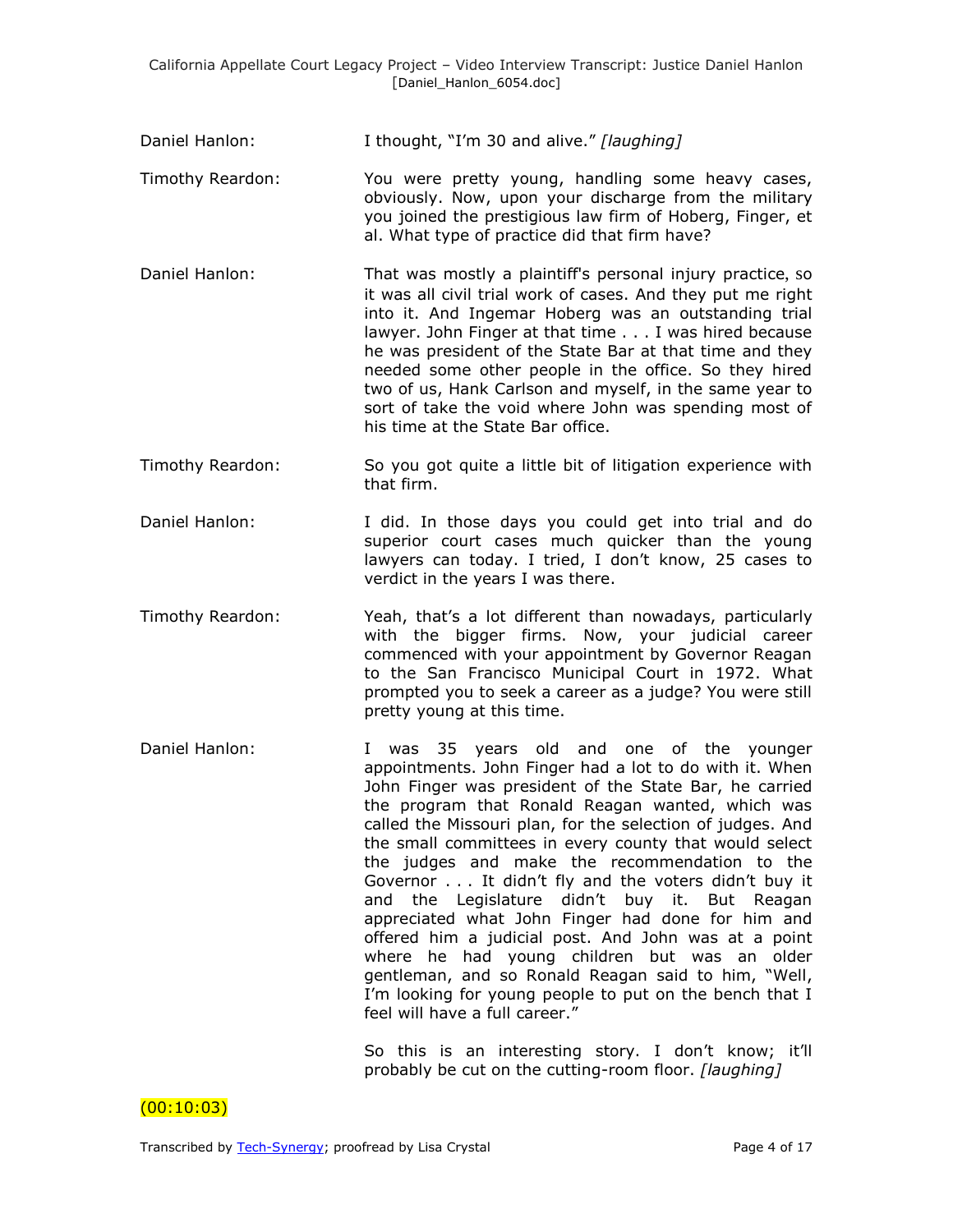| Timothy Reardon: | Not at all. |
|------------------|-------------|
|------------------|-------------|

- Daniel Hanlon: We used to play liar's dice from time to time in a bar downstairs called Al Pollack's Main Stem; it was below our law office.
- Timothy Reardon: I remember Al Pollack.
- Daniel Hanlon: And so one night I lost a huge dice game. We were playing Longshoreman's Dice. I think there were seven of us involved. And I had this huge bill and John Finger said to me after that game, "Hey, you know, you're a very bad liar, but you might make a good judge. Why don't you see me in the morning?" So that was in April or May of 1972. And so we had a discussion and he said, "Let me tell you, the brass ring only comes around once." And he said, "I can put your name in to the Governor and see what happens." In those days, by the way, there was no JNE Commission. He was using the Missouri plan of his own making.

Ira Brown was the chair of the committee here, Judge Ira Brown, in those years. So one day I get a call from Judge Brown to come out to his chambers. I thought—I did a lot of law and motion—I was trying to think of what I had done wrong.

And Brown brings me out and I sit down and he says, "Why do you want to leave the Hoberg firm?" I said, "I don't want to leave the Hoberg firm." He said, "Well then, why did you apply for a judgeship?" I said, "What?" *[laughing]* You know, that was Brown's take on things.

- Timothy Reardon: Yeah.
- Daniel Hanlon: Yeah. So anyway, then we had to explain it, and by September I was appointed.
- Timothy Reardon: So the Governor at that time was Jerry Brown?
- Daniel Hanlon: No, Ronald Reagan.
- Timothy Reardon: Excuse me, Ronald Reagan, right. And you served on the muni court from '72 to '78.
- Daniel Hanlon: Right, February '78.
- Timothy Reardon: Did you find that to be a good experience?
- Daniel Hanlon: It is a good experience. I became a . . . as you and I have talked about this, I always thought that it was a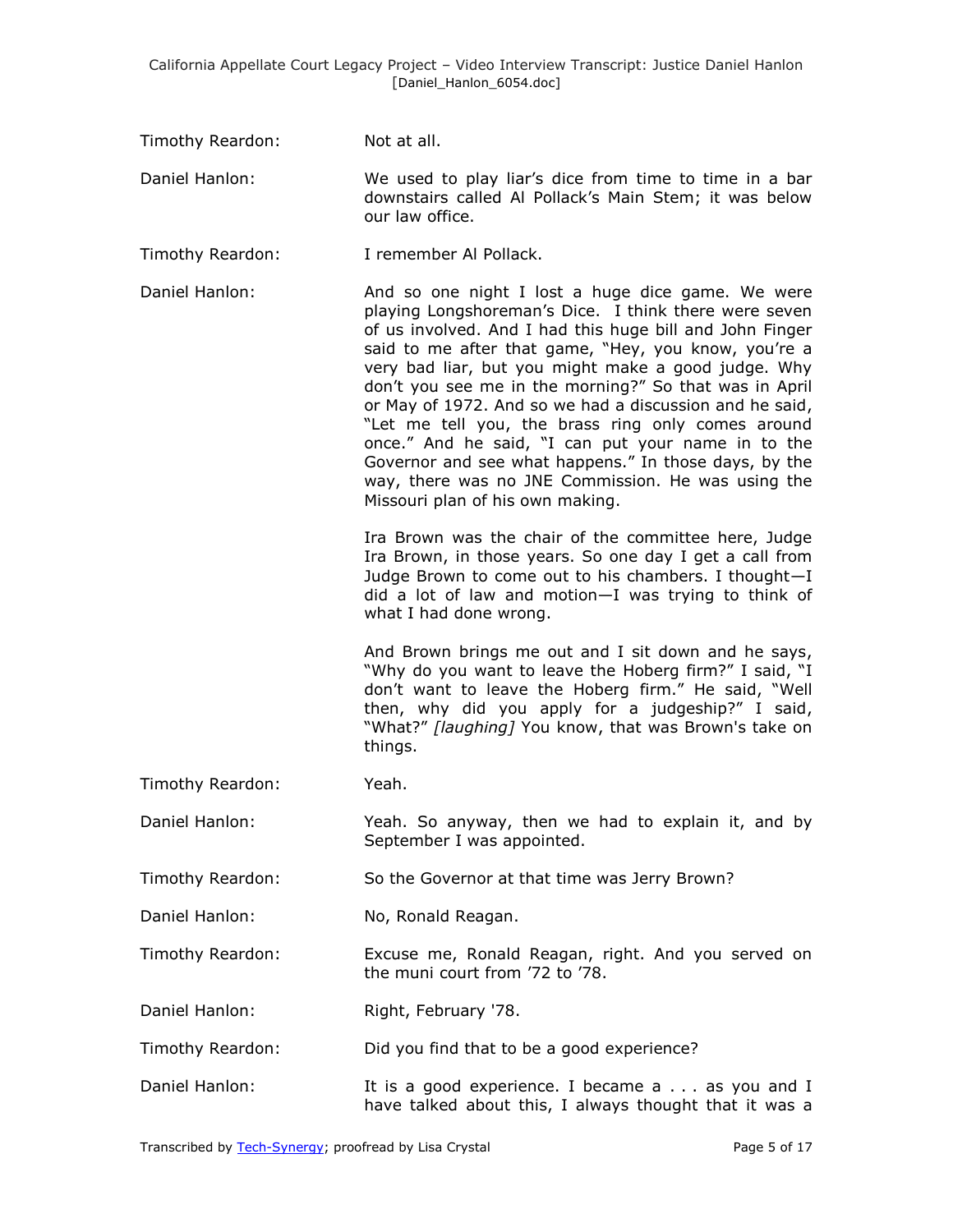great preparation for superior court, that if more judges served a couple of years or a year in the municipal court and went to the superior court they'd have a huge understanding of people and what goes on, and it helps you to make sure you have your temperament in line. And then I always believed in that all the way through.

- Timothy Reardon: Yeah, I happen to agree with you on that. And Mike, moving to Jerry Brown, that was in 1978, then, that you got elevated to the superior court.
- Daniel Hanlon: Yes, I took Judge Joe Karesh's place on the superior court. He went up, drove his resignation and retirement, his request for retirement, the day before his 70th birthday. In those days if you didn't retire by your 70th birthday you'd have that big financial slap. He had young children. So he drove it up.

And it was interesting, because here I am a Republican appointed by Ronald Reagan, and there's not any names. Now there's a Jenny Commission; I had been through the Jenny Commission, but not many other folks from the Democrat side had. And so when Tony Kline was the appointments secretary—he told the story, I think, at my confirmation hearing—but he was not in favor of this guy. *[laughing]* He put me at the bottom of the pack and Jerry Brown pulled it out and he says, is this the guy who was in the seminary with him. Kline said, "Well, let me look." He says, "Yeah, it was." But he appointed me. And as a matter of fact on my commission by Jerry Brown, we were in the Jesuits—he was in the seminary behind me—and you had to put at the top of papers, as you recall, the letters AMDG, Ad Majorem Dei Gloriam. Well, I have AMDG on the bottom of my commission, put there by the Governor. *[laughing]*

Timothy Reardon: *[Laughing]* I was going to ask you to tell that story. It's a good one.

> You served, according to my count, about 17 years on the superior court, and during that time, obviously, you handled a lot of different assignments. I think I know which one you may have enjoyed the most, but let me ask you that. You had many assignments; were there some favorites?

Daniel Hanlon: Yes, when I had been in criminal superior court for almost five years, I think, when there was a lot going on at the juvenile court and Ira Brown asked me to go out and be supervising judge at juvenile court. I didn't know much about it, but I went out there and it got my interest. I have three children. I realized what some of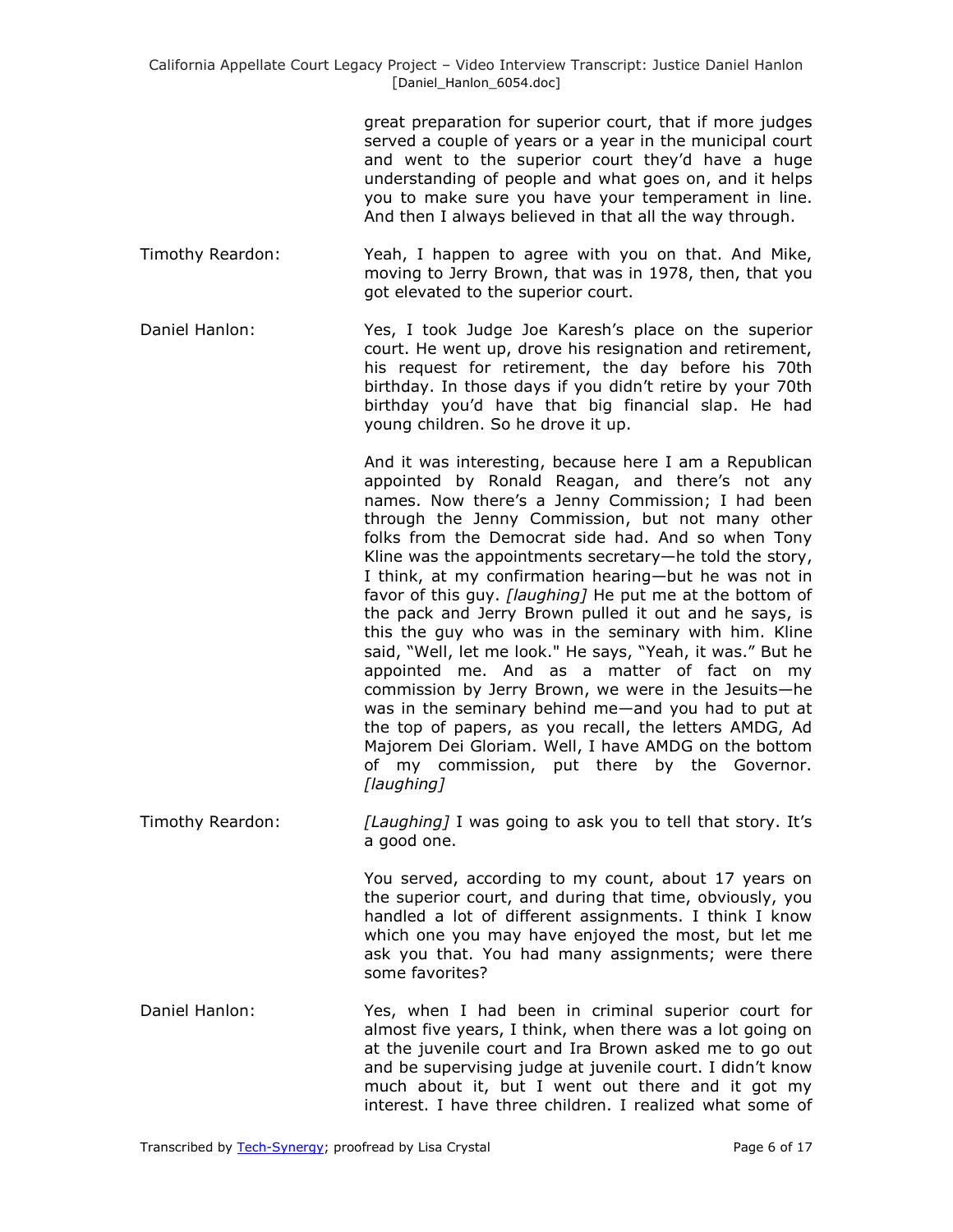| the problems were and I got into it. At that time the law   |
|-------------------------------------------------------------|
| was just changing on the dependency statutes and the        |
| states had to rev up to keep federal funds coming in for    |
| AFDC. So I got into it and I really enjoyed it. And I think |
| if there is a contribution, I hope that it was the work I   |
| put in at the juvenile court, getting children straightened |
| out.                                                        |

## $(00:15:04)$

We had grants coming in, help get education; we did a GED program, which . . . So many of our kids weren't going to graduate from high school, so we put a GED program in at Log Cabin Ranch; we sort of beefed up the program at Log Cabin Ranch, made it a . . . put vocational programs in there, counselors in there, and we even had employment specialists who looked for jobs to place these kids. And so it was a very satisfying job.

- Timothy Reardon: I think it's well documented that you did a tremendous job at the juvenile hall, in being the supervising judge of the juvenile court; and I know you take some pride and I also know that you enjoyed your service out there.
- Daniel Hanlon: I did.
- Timothy Reardon: It was also convenient because I think you lived a few blocks away.
- Daniel Hanlon: And I could walk to work, but I didn't want the kids to follow me home. *[laughing]*
- Timothy Reardon: *[Laughing]* You were presiding judge on the superior court. You handled complex litigation. You handled many, many settlements. And in terms of other contributions besides the juvenile court, were there some assignments that you also enjoyed? I know you did complex litigation.
- Daniel Hanlon: I did. I had two big groups of cases that I had to work on. One was the DES, diethylstilbestrol cases. And getting those resolved, which we finally did, after I held a market share trial . . . and that was a difficult trial. I had a very good law clerk, and so I got a matrix out of the market share for diethylstilbestrol. No other judge wanted to touch it. And so I understand through the attorneys that it was introduced and accepted in not only New York, but Los Angeles and somewhere else in the Midwest; that that market-share figures were accepted. And that was sort of a compliment and an achievement.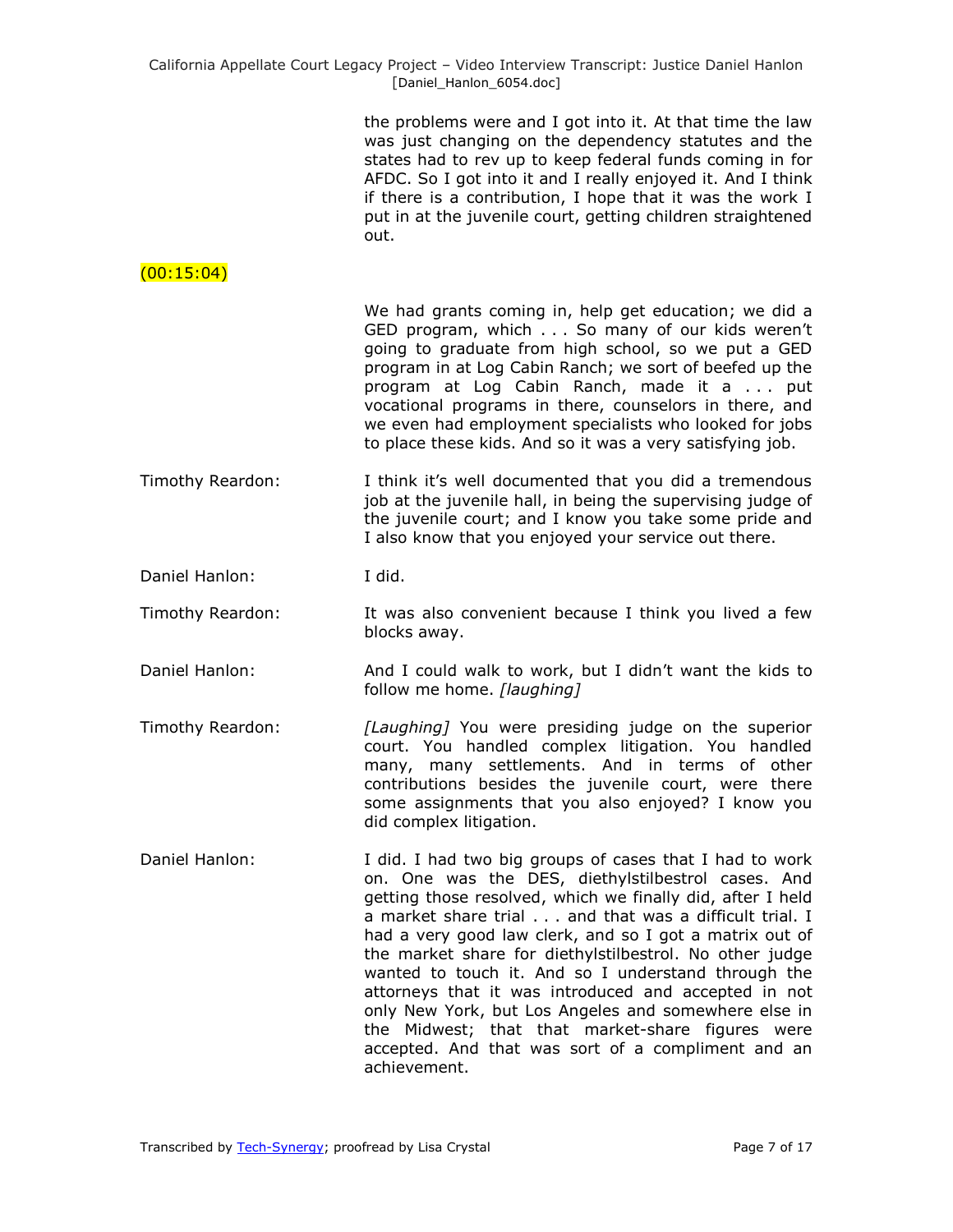The other cases that were very difficult that I worked on because there was very little law . . . and that was the AIDS blood bank cases, and a whole series of cases that we had. And how are blood banks going to be held liable? What was their standard on this issue? And so working through that, we had again not much guidance, because there hadn't been any cases before. We were right here in the middle of it. We had all these people that through no fault of their own had acquired AIDS because they had a blood transfusion—I mean, from nuns to young people who had just come in in life. And it was terrible.

- Timothy Reardon: Tough cases; no question about it. I noticed in one of the profiles I was reviewing, Marilyn Chaber had some very nice things to say about you. Did you do some of this tobacco litigation as well?
- Daniel Hanlon: No, I did . . . at that time she was doing asbestos, asbestos litigation, and I tried quite a few of her cases office cases, I guess.
- Timothy Reardon: Well, you had a long, distinguished career on the superior court, no question about it. Again, 17 years as a trial judge, and then in 1995 you were elevated to the First District Court of Appeal, Division Four, by Governor Wilson. And so you had a Republican Governor, a Democratic Governor, and now a Republican Governor again. So did you find the transition from trial judge, which you had been for many, many years, to the Court of Appeal an easy transition?
- Daniel Hanlon: It was relatively easy. I actually . . . I think you'll recall that the first month over here, when I got the appointment, I had just started the Syntex insurance litigation case. I'd held one trial for the insurance policies, a month long, and now this was going to be two months of liability for Syntex's insurers. And I think I was about three weeks into the case when I was appointed, and they had already set the date for the Commission on Judicial Appointments hearing, and of course that's automatic; if you pass that, then you're going to get sworn that day. So I had to contact the Chief and say, well, if that happens, I think the Chief better appoint me back to the superior court so that I can finish that trial. I mean, I had too much invested in it.

 $(00:19:53)$ 

I always remember, one of the attorneys, it was the plaintiff's attorney for Syntex, a fellow by the name of Barry Levin, who has been the managing partner for the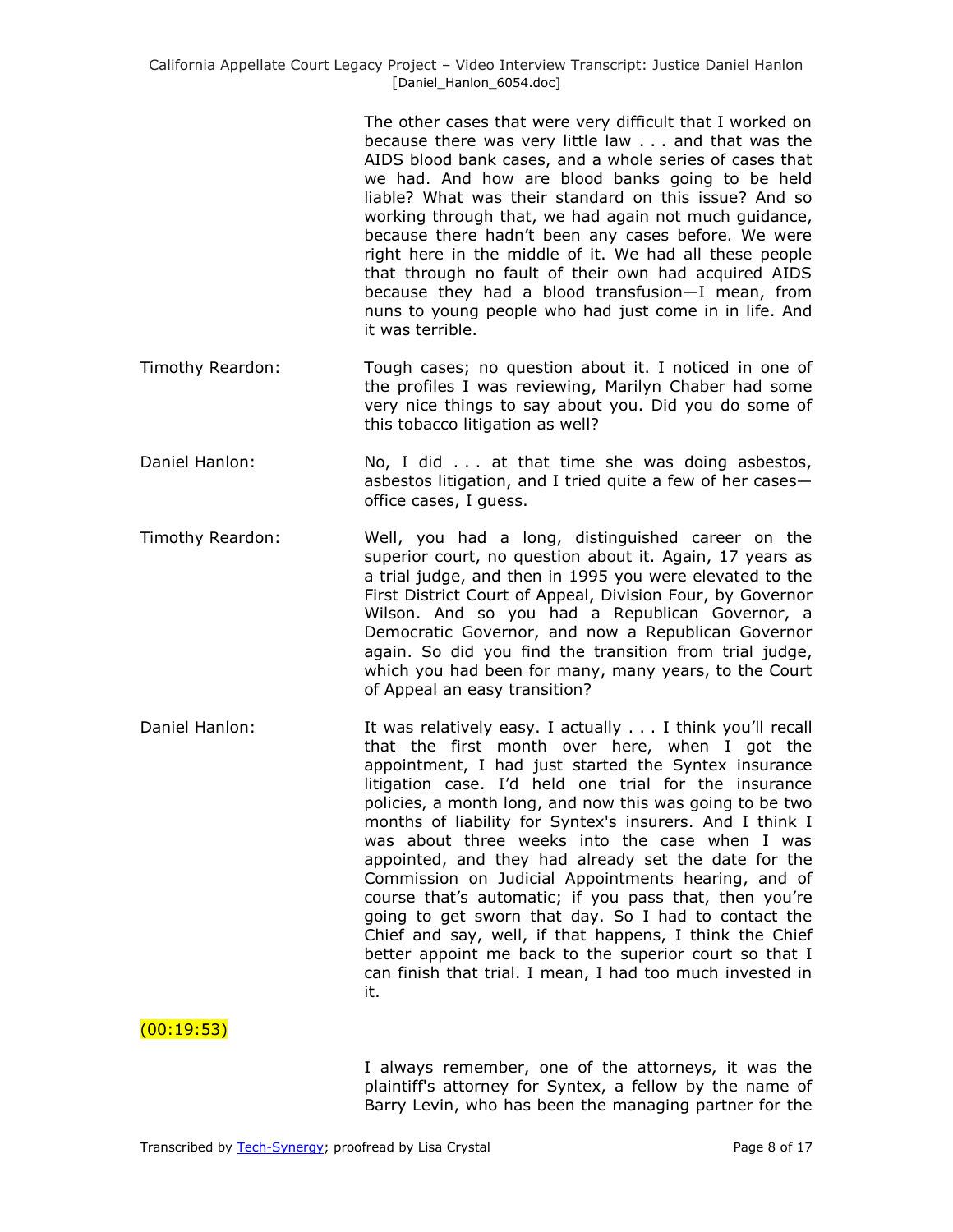last few years of Heller Ehrman; but at that time, he was one of their lead trial attorneys. That Monday morning I called them in, and they obviously had read it in the paper, even in the legal paper, the *Chronicle*, and I said that I had been appointed. And I could look in his eyes and he thought, "I hope he just doesn't say, 'There's a mistrial and I'll see you guys later.' " *[laughing]* But I didn't.

So the Chief appointed me back. And of course our presiding justice here in Division Four was Carl Anderson, who kept things moving. So I tried that case from 8:30 in the morning till 1:30, and then I took a quick lunch and I came over to the Court of Appeal from 2:00 to 6:00 and worked on the cases that Anderson wanted to have done by the end of the month. *[laughing]*

Timothy Reardon: *[Laughing]* Yeah, I remember that very well. Justice Anderson, who's a man, a very efficient-type person, kept you busy, certainly, here, as well as in the superior court with the trial going on.

> So now when Justice Anderson retired, then you were elevated to the position of presiding justice of Division Four, in which you served until your retirement in 2000. And you had been a presiding judge in the trial courts, so I assume it was kind of an easy transition to the—

- Daniel Hanlon: **And this was ...** as you know, this is a wonderful division, and the makeup of our personnel . . . then Justice McGuiness had been appointed to take Carl Anderson's place, and it was Justice Poché and you and me and Justice McGuiness.
- Timothy Reardon: It was a good—it was a very good—group.
- Daniel Hanlon: It was a good group. That's right.
- Timothy Reardon: Mike, when you eventually did retire in—
- Daniel Hanlon: December 31, 2000.
- Timothy Reardon: And before we get to what you're doing in retirement, just our research discloses that you authored approximately 60 published opinions. Are there a few of those opinions that stand out at this time from your perspective?
- Daniel Hanlon: I guess there's a couple, and only because the attorneys talked to me about them once in a while. There was a case called *Morrison-Knudsen v.* . . . oh, who's the law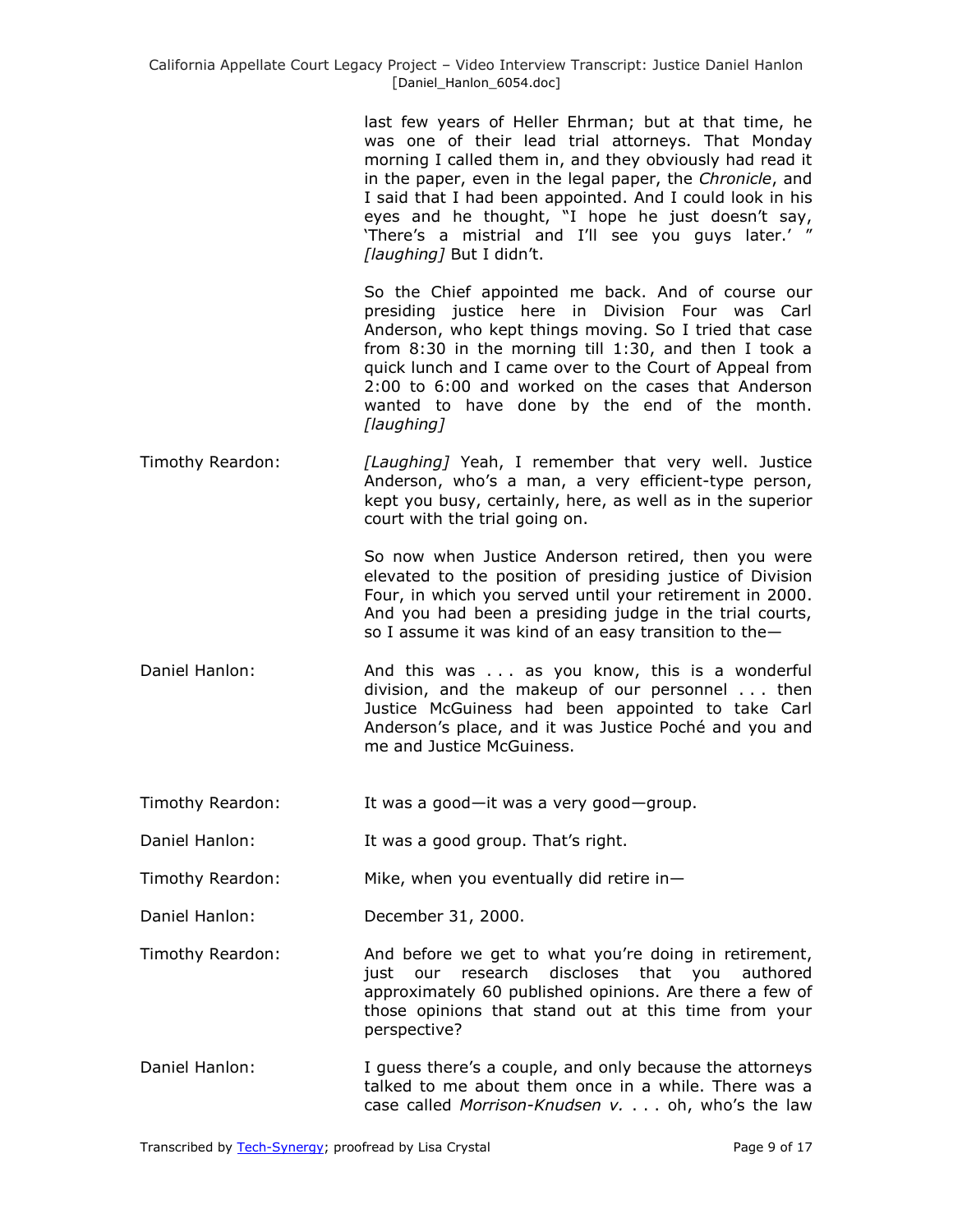firm? I have it, I can look it up. But it was an ethics question about disclosure and conflicts of interest of attorneys on collateral cases and became . . . it's in some of the ethics books now; it became a big case and people have spoken to me about that.

There are a couple of criminal cases that were interesting. I mean, do you remember when I wrote the opinion that fired the district attorney of San Francisco from his case for conflict of interest? It was an unhappy moment for District Attorney Hallinan, but it was very obvious he had a conflict. *[laughing]* Do you remember?

- Timothy Reardon: *[Laughing]* And yes, I do remember that.
- Daniel Hanlon: Another one was a case that's in the textbooks now in teaching in family law, and that was *Byrne v.* . . . It was the case where I held the equity—I have to think about that for a minute—but I held those equities required that as a putative marriage that there had been a promise to take care of the woman. They were living together and Mr. Byrne was always going to take care of her and have her in the will and so on, and—
- Timothy Reardon: Yes, I do, I remember that case as well.
- Daniel Hanlon: Yeah, and so that case, by the way—
- Timothy Reardon: Made it in the textbooks. *[laughing]*
- Daniel Hanlon: Equitable estoppel. I think you were on the opinion. We held that equitable estoppel prevented the heirs of the woman from getting that, because it was so clear that it was going to happen.
- Timothy Reardon: Well, there are many, many notable decisions, published opinions that you have—and again I don't want to try to, you probably don't want to try to go through, each one of those. But you served . . . I was on many of those cases, obviously, with you, but Mark Poché you've already mentioned; Carl Anderson, who then retired; and McGuiness, who then left the division to another position. So and then Justice Sepulveda came—

## (00:24:53)

- Daniel Hanlon: Justice Sepulveda came on board. We worked with her. We always had great—
- Timothy Reardon: It was a very collegial division and an extremely hardworking division, I might add.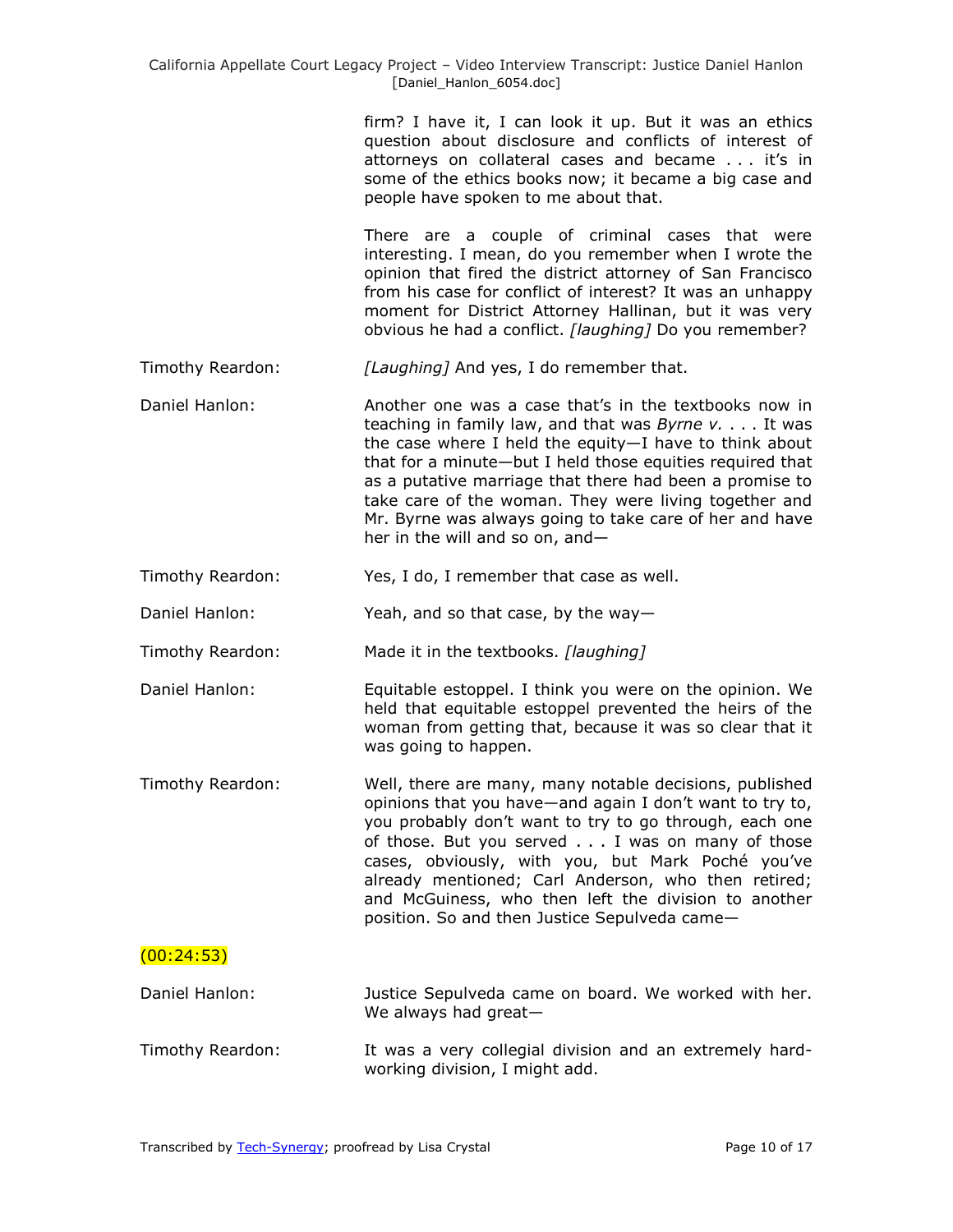Daniel Hanlon: It was, it was. And we got our cases out and we were always timely.

Timothy Reardon: In the tradition of Carl Anderson.

Daniel Hanlon: That's right, except that we had a little hiccup in our writ department and we had a writ attorney who sort of fell behind. *[laughing]*

Timothy Reardon: Yes, but we got that straightened out.

- Daniel Hanlon: We got that straightened out, and that was the only time, I think, that we had a little problem.
- Timothy Reardon: Yeah, exactly.Well, we're working our way up to your retirement, as you mentioned was in 2000. And I know you've been busy, very busy, in retirement, but you're with JAMS—
- Daniel Hanlon: With JAMS.
- Timothy Reardon: JAMS here in San Francisco, and Bob Dossee, your good friend and colleague, is also with JAMS. Have you enjoyed the time in private judging?
- Daniel Hanlon: I have very much. I mean, the nice part is that there are many of us there that were together before; besides Justice Dossee, there's Judge Lynch, from the federal court—he was on the superior and municipal court with me—and Justice Harry Low, same thing, was my first presiding judge in the municipal court.
- Timothy Reardon: That's right.
- Daniel Hanlon: So there's a number of us there—Dan Weinstein—that were all together. And so it's a very . . . Now we have some of the newer judges from the superior court that have joined us. Dave Garcia is over there and—
- Timothy Reardon: Alex. No, Alex is with—

Daniel Hanlon: No, no, he's with the other.

- Timothy Reardon: The other brand; we don't want to mention him on the tape. *[laughing]*
- Daniel Hanlon: But Jim Moore.
- Timothy Reardon: Jim Moore, that's right—just recently, I think. Mike, you're known as well for your contributions to the educational efforts of both the bench and the bar and giving them the benefit of your legal knowledge and judicial experience. And there is a long list of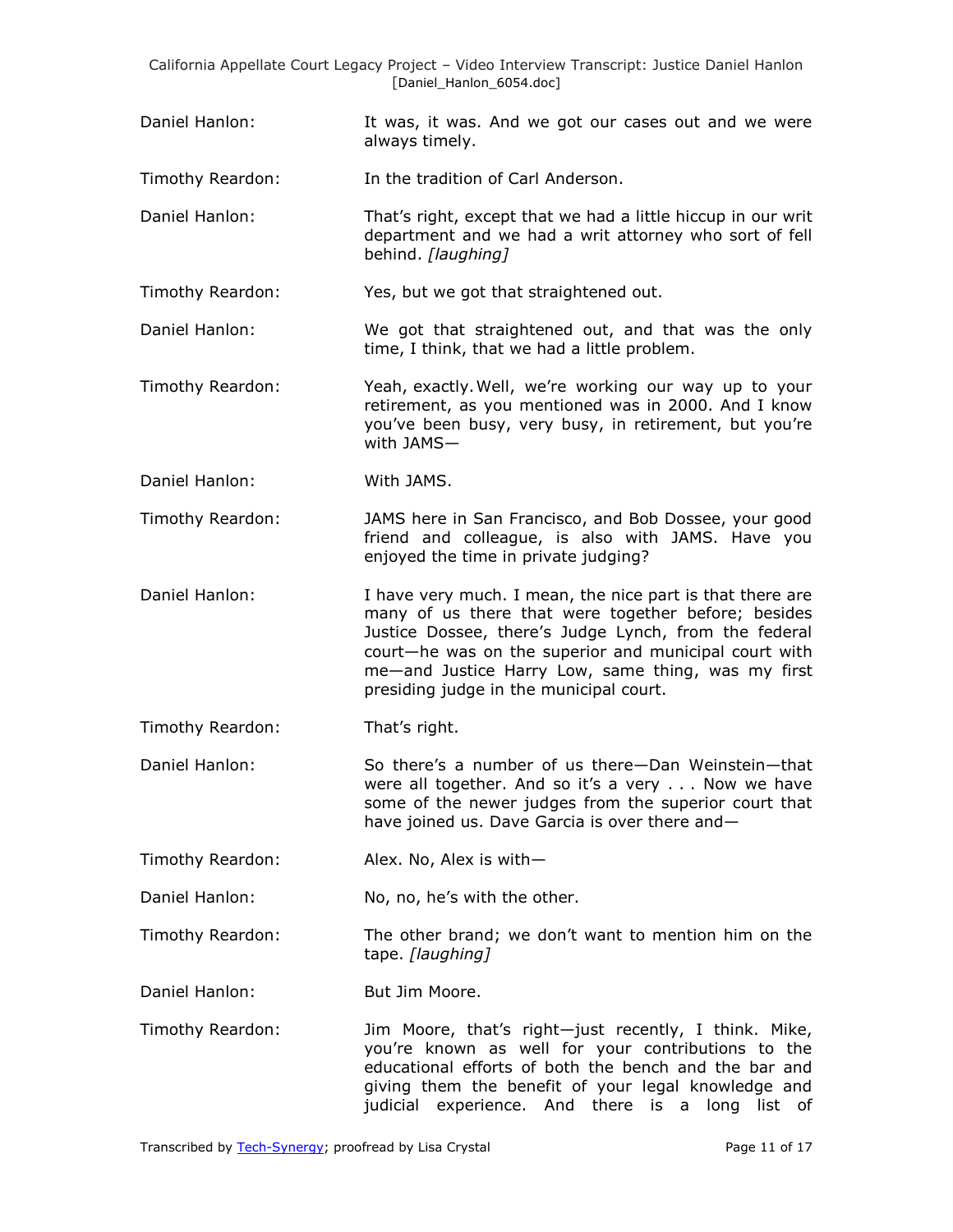> educational activities that you've been involved in. And could you maybe mention a few of those efforts in educational events in the law?

- Daniel Hanlon: I did a lot of work with CJER, the Center for Judicial Education and Research, starting with teaching on the indoctrination program for new judges. And then for many years I was teaching at the Judges College, the two-week mandatory educational program for trial judges in Berkeley, now called the Bernie Witkin College. And I did . . . boy, I don't know how many years I must have done, 12 to 14 years there.
- Timothy Reardon: At the judicial college.
- Daniel Hanlon: At the judicial college, teaching anything from evidence to trial practice to managing complex litigation; ethics at one point, I think. And I did teaching, of course, in the juvenile section of the bench as well as at the National Council for Juvenile Court and Family Law Judges. I was very active in their programs. I was on their Metropolitan Committee, which involved supervising juvenile judges of big cities across the country; I mean, Los Angeles, Atlanta, New York, Chicago, Nashville. We'd all get together and we all had the same kids, so it was an interesting . . . it was an eye opener that it wasn't that different; it's just how we handled them might be different. So we learned a lot of things and shared ideas on how to do things.
- Timothy Reardon: It's my recollection—I'm not sure I have this right—you taught at USF as well?
- Daniel Hanlon: Yes, I taught juvenile law as an adjunct professor for 15 years at USF starting . . . When I was in the juvenile court, I found that attorneys were coming out very wellmeaning; for instance, public defenders who were doing criminal law, they'd come out to do delinquency, and it was a different system. And so I felt that people should be exposed to it, and then especially in the dependency area, they have an understanding of what the goals of the dependency court were and how people should represent parents and how they should represent kids in that court—because that's probably one of the most highly intense courts there are. When you start removing people's children from their care and custody, emotions go down that are just very deep-seated. As a matter of fact, in all my years on the bench, 28 years, the only time I had threats or needed security was when I was at juvenile court, where I removed kids.
- Timothy Reardon: With the dependency calendar.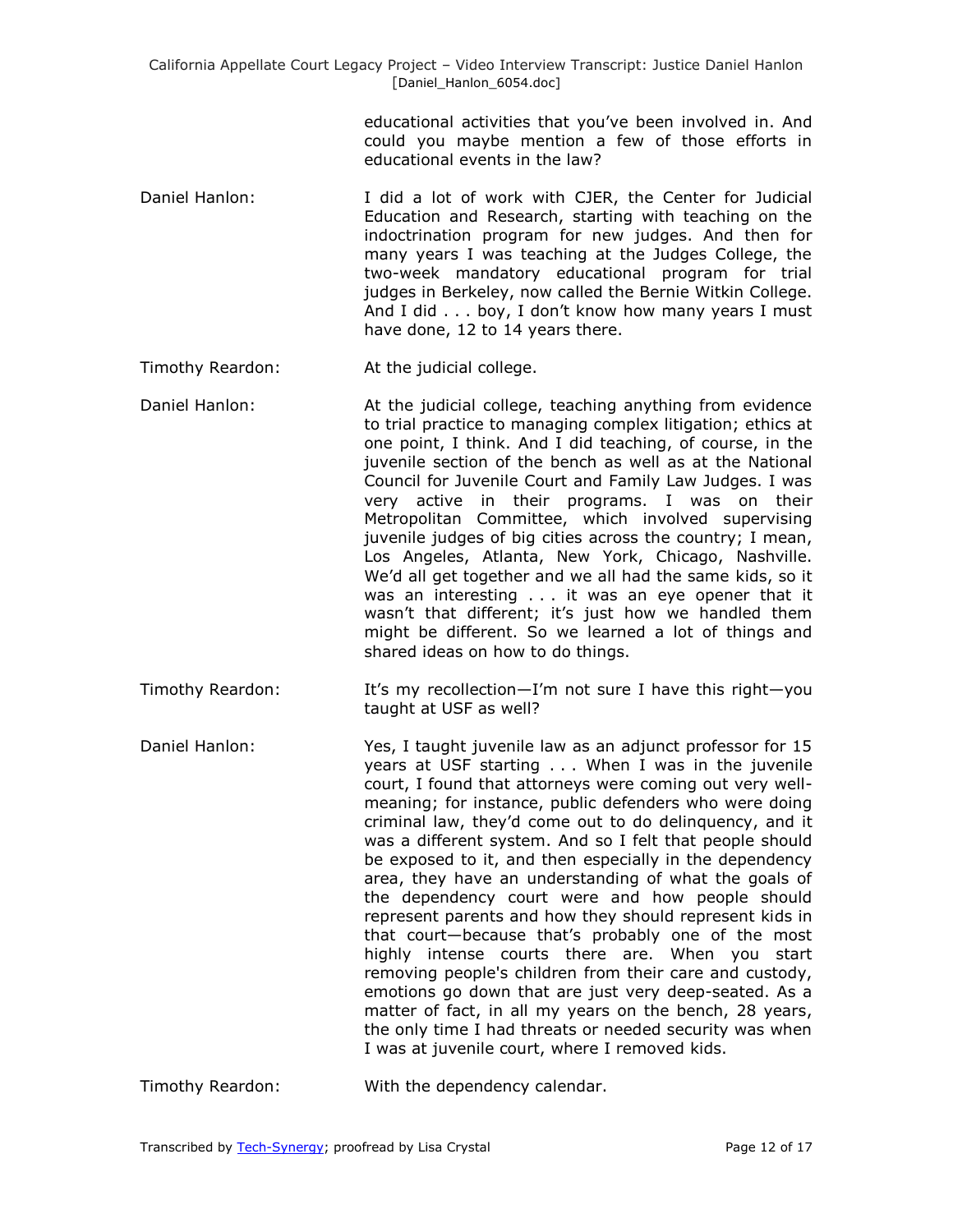| Daniel Hanlon:   | And for dependency, the dependency calendar, yeah.                                                                                                                                                                                                                                                                                                                                                                                                                                                                                                                                                                                                                                             |
|------------------|------------------------------------------------------------------------------------------------------------------------------------------------------------------------------------------------------------------------------------------------------------------------------------------------------------------------------------------------------------------------------------------------------------------------------------------------------------------------------------------------------------------------------------------------------------------------------------------------------------------------------------------------------------------------------------------------|
| (00:29:56)       |                                                                                                                                                                                                                                                                                                                                                                                                                                                                                                                                                                                                                                                                                                |
| Timothy Reardon: | I know that can be very emotional, and the emotions of<br>the parties-and of course you can't help yourself to<br>become involved emotionally as well.                                                                                                                                                                                                                                                                                                                                                                                                                                                                                                                                         |
| Daniel Hanlon:   | I had one, I removed some kids from a cult, three kids,<br>and I put them into dependency, it was a cult of Ohm.<br>And so I was getting these letters from a fellow who<br>called himself Emmanuel Ohm, who was the head of the<br>cult, and he would say, "Well, you've kidnapped my<br>children, I'm going to kidnap yours." And at that time<br>my youngest child was going to school with your<br>daughter at St. Rose. And they picked up her up every<br>day, the juvenile officers did, in an unmarked<br>Plymouth-they might as well have used a black and<br>white-and took her over to St. Rose. She'd arrive at<br>school with obviously two cops in the front seat.<br>[laughing] |
| Timothy Reardon: | [Laughing] But it prevented or at least there were<br>no problems on that front. Well, that's great.                                                                                                                                                                                                                                                                                                                                                                                                                                                                                                                                                                                           |
|                  | And I think you mentioned your kids; I know Yvonne,<br>your wife, was very much involved as well in some of<br>the activities relating to juvenile hall.                                                                                                                                                                                                                                                                                                                                                                                                                                                                                                                                       |
| Daniel Hanlon:   | Yes, she was very active in the volunteer's group at<br>juvenile<br>hall.<br>They not only ran<br>sort of an<br>accommodations store there for kids, but they took care<br>of Christmas presents for all the children in dependency<br>and in lockup. Every child who was either a dependent<br>child under the jurisdiction of San Francisco Superior<br>Court They had this whole storeroom, and the social<br>workers could come in and get a gift for each kid in<br>there and take it to them on Christmas.                                                                                                                                                                               |
| Timothy Reardon: | Very nice.                                                                                                                                                                                                                                                                                                                                                                                                                                                                                                                                                                                                                                                                                     |
| Daniel Hanlon:   | And she worked very hard on that, really.                                                                                                                                                                                                                                                                                                                                                                                                                                                                                                                                                                                                                                                      |
| Timothy Reardon: | That's what I thought. It's kind of a team effort up<br>there.                                                                                                                                                                                                                                                                                                                                                                                                                                                                                                                                                                                                                                 |
| Daniel Hanlon:   | Yes, it was a team effort.                                                                                                                                                                                                                                                                                                                                                                                                                                                                                                                                                                                                                                                                     |
| Timothy Reardon: | Mike, in recognition of your judicial experience both as a<br>trial judge and an appellate court judge, you were as a<br>member of this court appointed to the Commission on<br>Judicial Performance, which in itself is a real honor.<br>Could you tell us a little bit about that experience? I                                                                                                                                                                                                                                                                                                                                                                                              |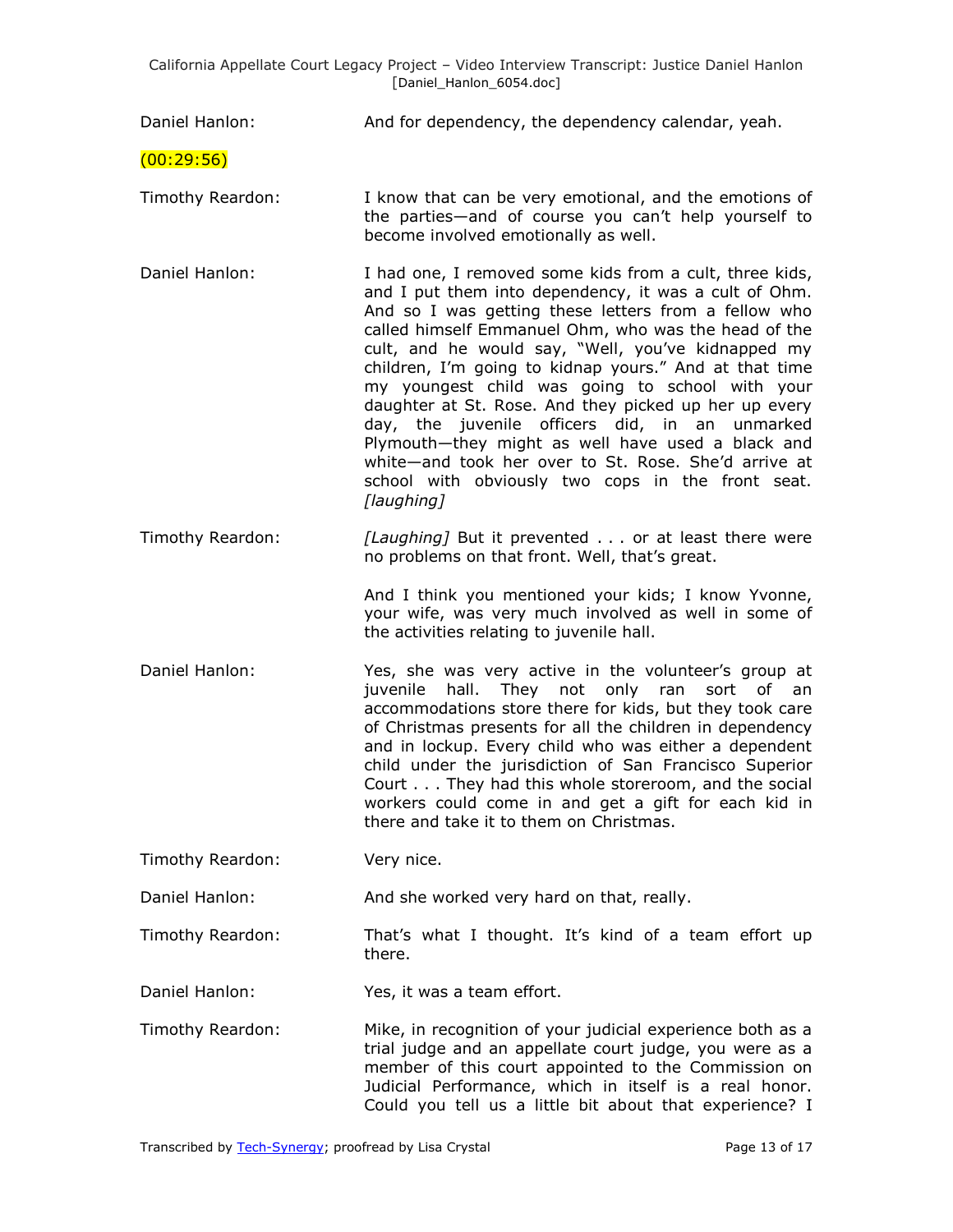don't necessarily mean each case or any of that, but just on the process.

Daniel Hanlon: Yeah, that was very interesting. I mean, you're right, it was an honor. I served two years as a member of the commission and then two years as its chair. This was the new commission—that is, when I say the new commission, commission that the Legislature had changed. One time it had been a majority of judges with a couple of attorneys appointed. This commission was only three judges and then six public members appointed. Let's see, two by the Governor, two by the Speaker of the Assembly, and two by the Senate pro tem—that's two, four, six—and there were two attorneys appointed also by the Chief. And the appointment is made of the judges by the Supreme Court—not just by the Chief—but the Supreme Court votes on the appointment.

And it was very interesting. I had a wonderful group on that commission. Most of them got it, what we were about; and what we were about is not nitpicking or, you know, worrying about chicken stuff. But we had some serious cases; we had some very serious cases that came before our commission.

One of the facts was a judge that was reported missing finally by his presiding judge in Southern California. As you know, a presiding judge, if a judge has not been there for 90 days, has to notify the commission.

I had the executive director of the commission, Victoria Henley, and I met; they couldn't find this guy. And so I had a friend who was a former FBI agent—as a matter of fact, an agent in charge here, and was a private investigator now, so we hired him. We found him going to medical school in the Bahamas and drawing his salary and a monthly salary as a superior court judge.

That was just bizarre. And we had some other cases.

- Timothy Reardon: I remember about that one, the one you've just described, and I think that particular judge is the same ethnic background as you and I.
- Daniel Hanlon: Exactly, that's right, yes.

Timothy Reardon: But that was certainly a strange, strange case.

(00:34:58)

Daniel Hanlon: Strange, and it just . . . and some of the people were very humbled by the experience. You know, it was very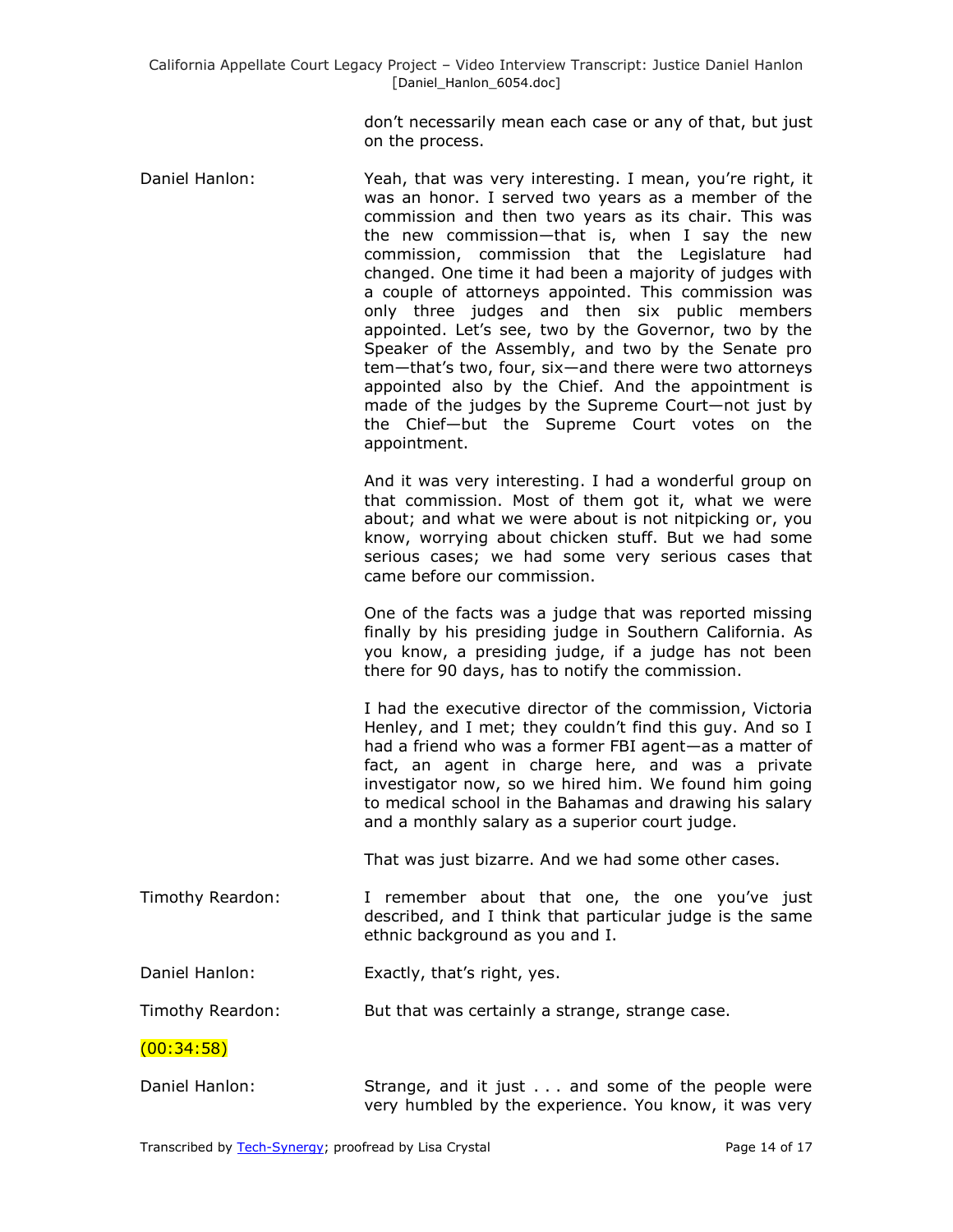humbling for them to come before the commission and it was daunting. But the process—overall, I'm very confident the process worked. We had dedicated investigators; most of them were attorneys. Their reports, I always thought, were pretty well balanced and fair. The commission . . . it was interesting, by the time I left the commission, even though there were only three judges, there were also three active judicial officers' wives on the commission.

Timothy Reardon: Oh, I didn't know that.

- Daniel Hanlon: So it became basically the judges of majority, something you're trying to avoid. *[laughing]* It was very interesting. We had Justice Lui's wife and Judge Reinhardt from the Ninth Circuit's wife and a judge from Los Angeles Superior Court's wife. So it was very interesting.
- Timothy Reardon: That's very interesting. But you think, you were happy with—and "happy" is not the best word—but you were confident that it worked out.
- Daniel Hanlon: It did. There was one case, it was always troublesome. Myself and fellow commissioner Michael Kahn—he was a lawyer, one of the lawyer members, along with Michael Farrell—wrote the only dissent that has been written to a holding, and that was a case of a judge in the valley who had sexually accosted his bailiff. And the majority of the commission voted just to give him a reprimand. The rest of us, the men that I just spoke of, voted for removal.

Timothy Reardon: I always thought that was interesting.

Daniel Hanlon: I thought it was a woman's issue, but what the heck. And so in that case, we filed a two-page dissent. And I guess I'm smiling a little bit, because in later years it turned out we were right; he offended and resigned.

Timothy Reardon: And the Mike Farrell you refer to is the actor.

Daniel Hanlon: Actor, right, and played Honeycutt in *M.A.S.H.,* and then he was the producer for a TV show called *Providence* for many years.

Timothy Reardon: And he was a pretty competent—

Daniel Hanlon: He was a very competent commissioner. I got to appreciate him, got to know him. I know he has some causes that some people think he is . . . but they're serious causes, and he does a very good job. And the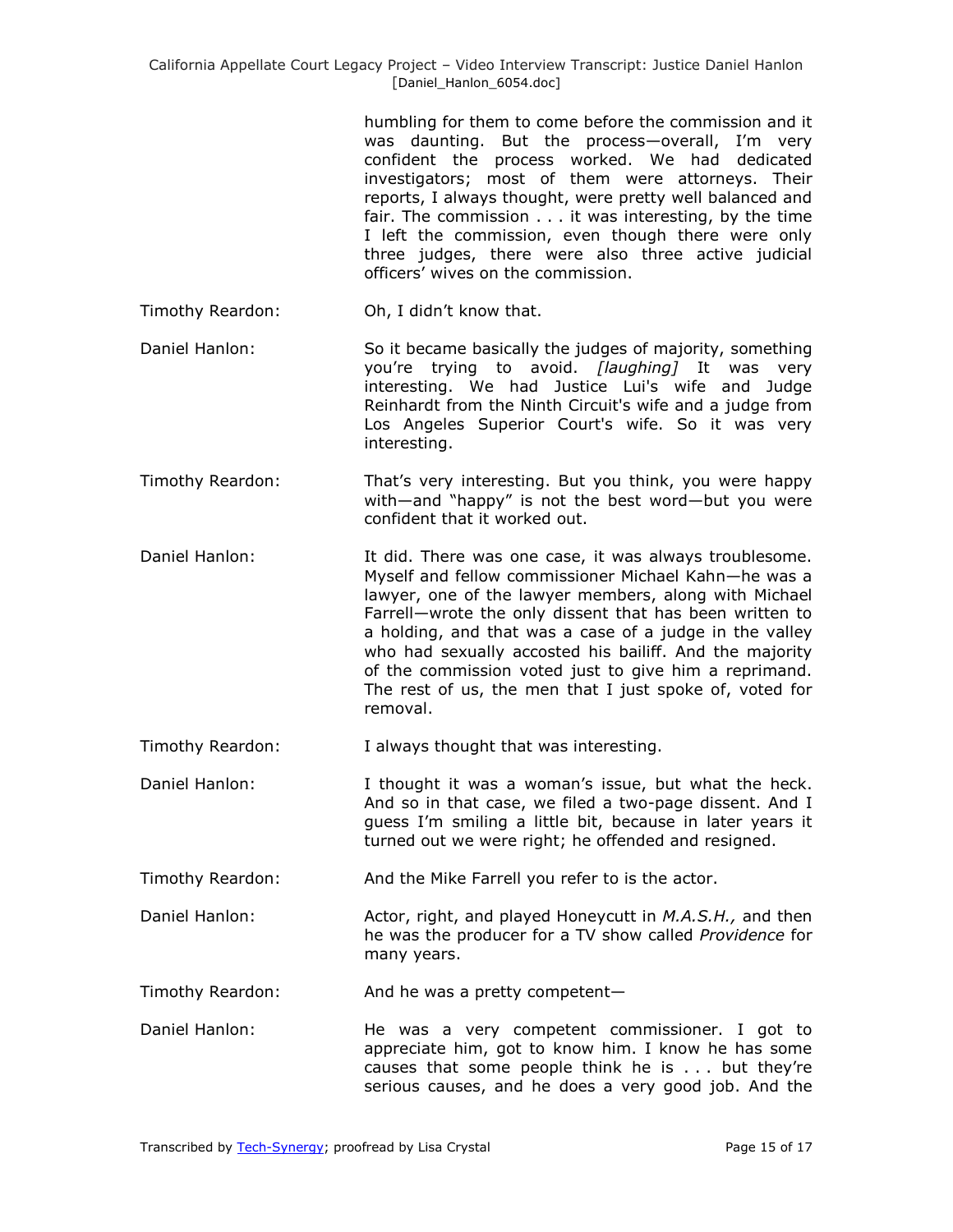> commission, he understood what we were about, what should be happening, and that was very good.

- Timothy Reardon: Well, Mike, you have served the judiciary for 28 years. I think that you have no regrets having been on the bench that many years.
- Daniel Hanlon: I have no regrets; it just seemed to me it was time to move on. It just was . . . I was just at a time where I was ready. It was interesting; after I left, some of the . . . the Chief, the current Chief, was worried about judges leaving and developed some programs that would have made it an incentive for me to stay at the time. At that time, I was way over my 20 and 60 limit and was being penalized by still taking 8 percent out of my retirement fund even though I was fully vested. And I know that was a problem for a lot of judges after a while.
- Timothy Reardon: Right, and he managed to—the Chief managed to convince the Legislature to pass that incentive program, or if you stay so many years beyond your retirement—
- Daniel Hanlon: I think it was good. But I have no regrets about the bench. I didn't leave with any bad . . . I felt I was still on top of my game when I left.
- Timothy Reardon: Right, and you still are on top. I asked this question of your friend and former colleague and currently member of JAMS as well, Bob Dossee, and he said that question "sounds as if I died already." And the question was, "How would you like to be remembered in terms of your judicial career?"
- Daniel Hanlon: A two-word statement for the tombstone? *[laughing]* I think when you look back, I think, I would hope, that I would be remembered as a person of integrity that attempted to apply the law knowledgeably and fairly. And if I come out with that, I'm happy.

## $(00:40:03)$

Timothy Reardon: That would be good on the tombstone.

Daniel Hanlon: That would be good on the tombstone; a lot of chiseling, I think.

Timothy Reardon: Might be a little expensive, but it would be very accurate, I might add. Probably just to conclude, your family . . . and I know you've got a trip planned, but you're very close to your family.